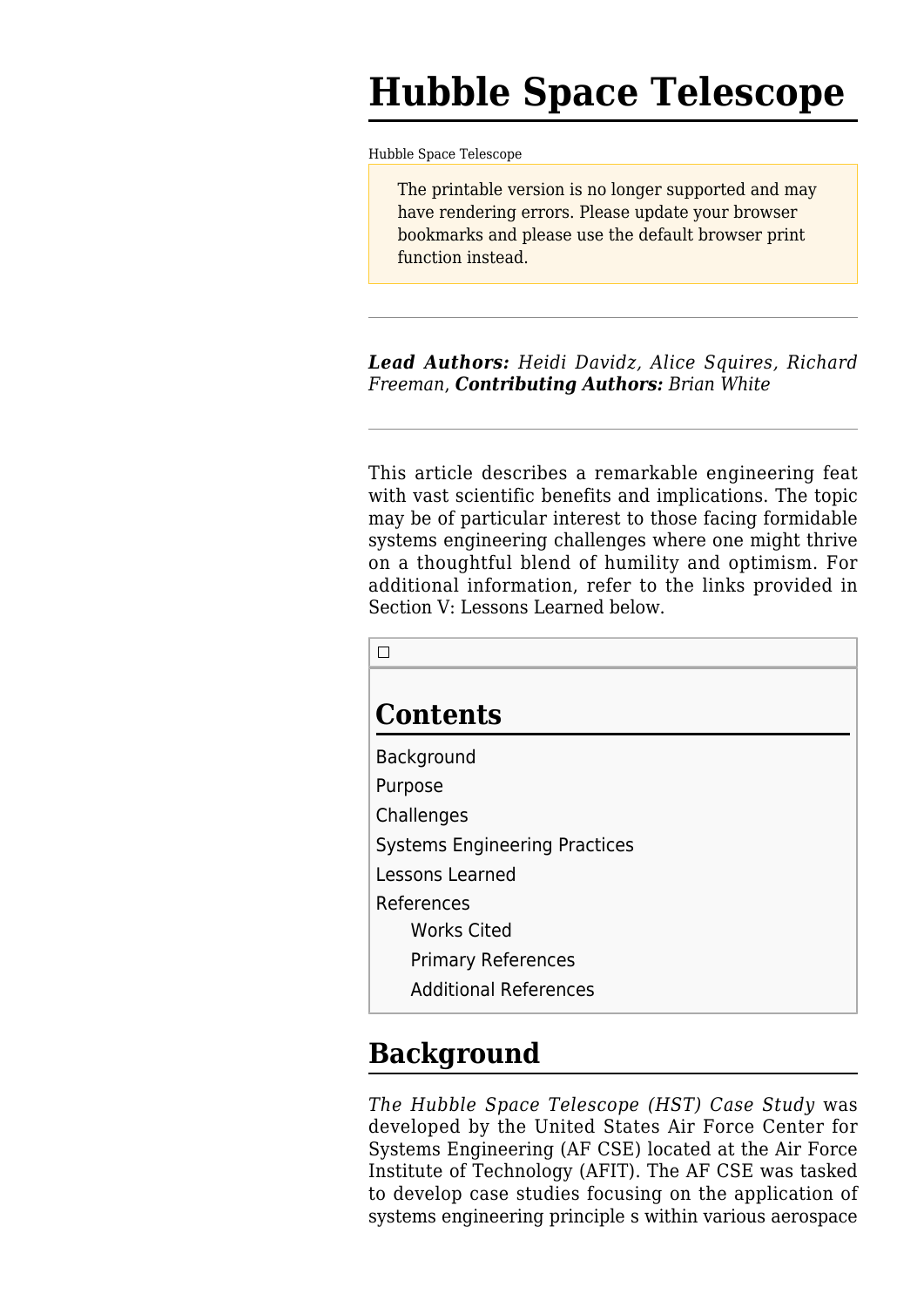program s. The HST study (Mattice 2005) is one of four initial case studies selected by AFIT for development in support of systems engineering graduate school instruction. The cases are structured using the Friedman-Sage framework (Friedman and Sage 2003; Friedman and Sage 2004, 84-96), which decomposes a case into contractor, government, and shared responsibilities in the following nine concept areas: STOPPED HERE

- 1. Requirements Definition and Management
- 2. Systems Architecture Development
- 3. System/Subsystem Design
- 4. Verification/Validation
- 5. Risk Management
- 6. Systems Integration and Interfaces
- 7. Life Cycle Support
- 8. Deployment and Post Deployment
- 9. System and Program Management

The case study provides a useful example of the rising cost of defect correction through successive life cycle phases, demonstrating how an error (in test fixture specification) that could have been fixed for \$1,000 at the design stage, or detected and fixed with a \$10 million investment in an end-to-end test of the telescope on the ground, ended up costing \$1 billion to fix when the system was in service.

### **Purpose**

The Hubble Space Telescope (HST) is an orbiting astronomical observatory operating in the spectrum from the near-infrared into the ultraviolet. Launched in 1990 and still operational, HST carries and has carried a wide variety of instruments producing imaging, spectrographic, astrometric, and photometric data through both pointed and parallel observing programs. Over 100,000 observations of more than 20,000 targets have been produced for retrieval. The telescope is well known as a marvel of science. This case study hopes to represent the facet of the HST that is a marvel of systems engineering, which, in fact, generated the scientific research and observation capabilities now appreciated worldwide.

Viewed with the clarity that only time and hindsight provide, the HST program certainly represents one of the most successful modern human endeavors on any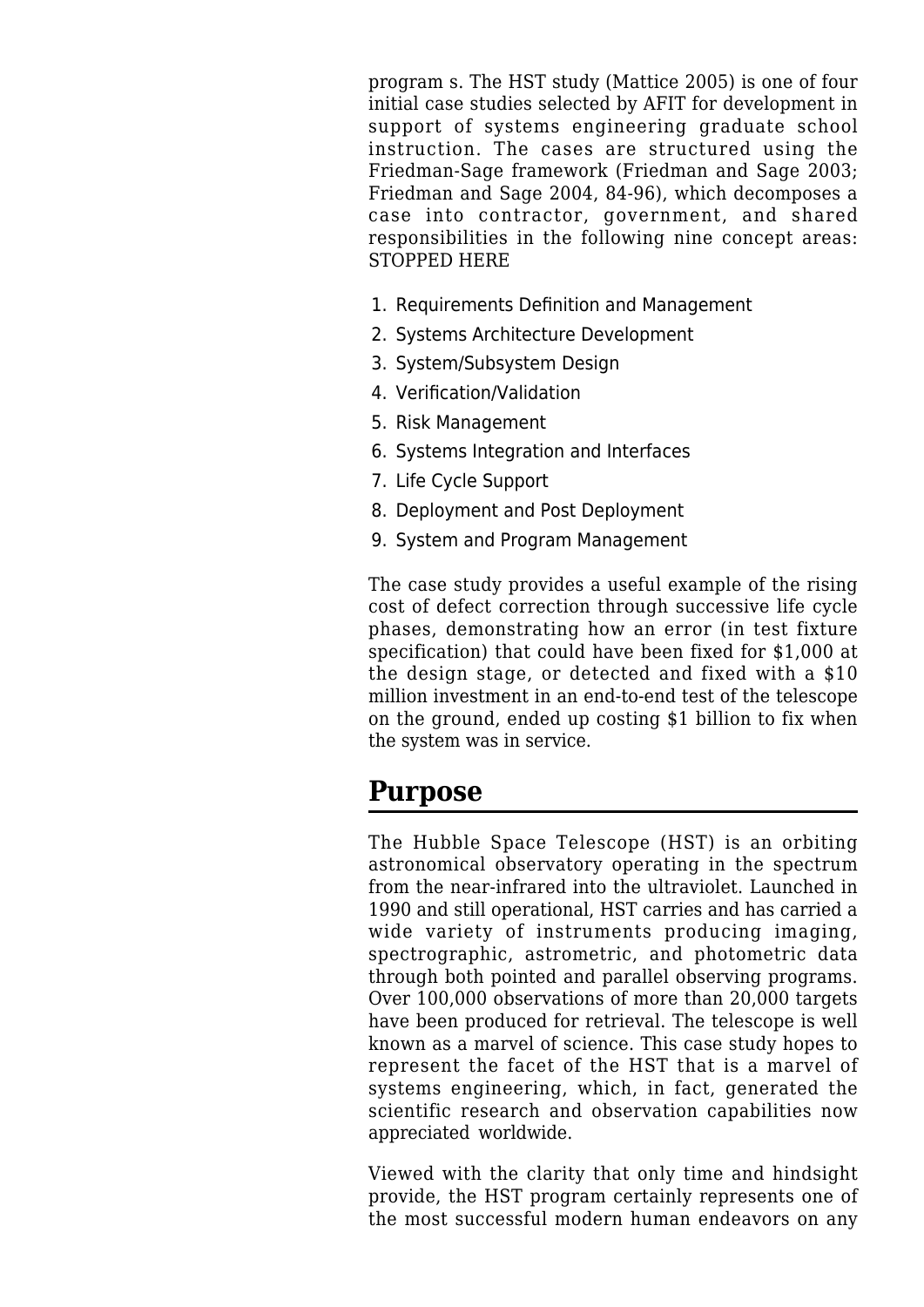scale of international scope and complex ity. As a systems engineering project the HST had to respond to requirement s from the diverse international scientific community at a time when NASA was implementing a different research-development-acquisition philosophy and process than what was predominately being used in most major government acquisition programs. As with most other large programs, powerful influences outside the systems engineering process itself became issues that HST systems engineer s in effect had to acknowledge as integral to their overall system/program/engineering management responsibility.

## **Challenges**

The story of how this remarkable capability came to be is a story of the complicated interactions of a systems engineering process, which we like to believe we understand, with equally demanding political, budgetary, and institutional processes we often fail to understand or comprehend at the time they occur. In the final analysis, these processes are inseparable and integral to attaining program success. The challenge to modern systems engineers is to fully embrace the discipline of the systems engineering process while at the same time learning how to continue to practice it in spite of inevitable external influences and instabilities that often cannot be anticipated.

Major differences revolved around the nature and needs of a very different HST "customer" or user from most DoD systems. The HST had to respond to requirements from the diverse international scientific community instead of from DoD's combatant commands. In addition, at the time, NASA implemented a different researchdevelopment-acquisition philosophy and process than the DoD Acquisition Management Framework described in the DoD 5000 series acquisition reforms. As with most other large programs, powerful influences outside the systems engineering process itself became issues that HST systems engineers in effect had to acknowledge as integral to their overall system/program/engineering management responsibility.

## **Systems Engineering Practices**

During the critical systems engineering phase for the HST program (1970s concept studies thru 1990 launch) there appears to have been no NASA systems engineering master process. Rather, field center processes were operative and possibly even in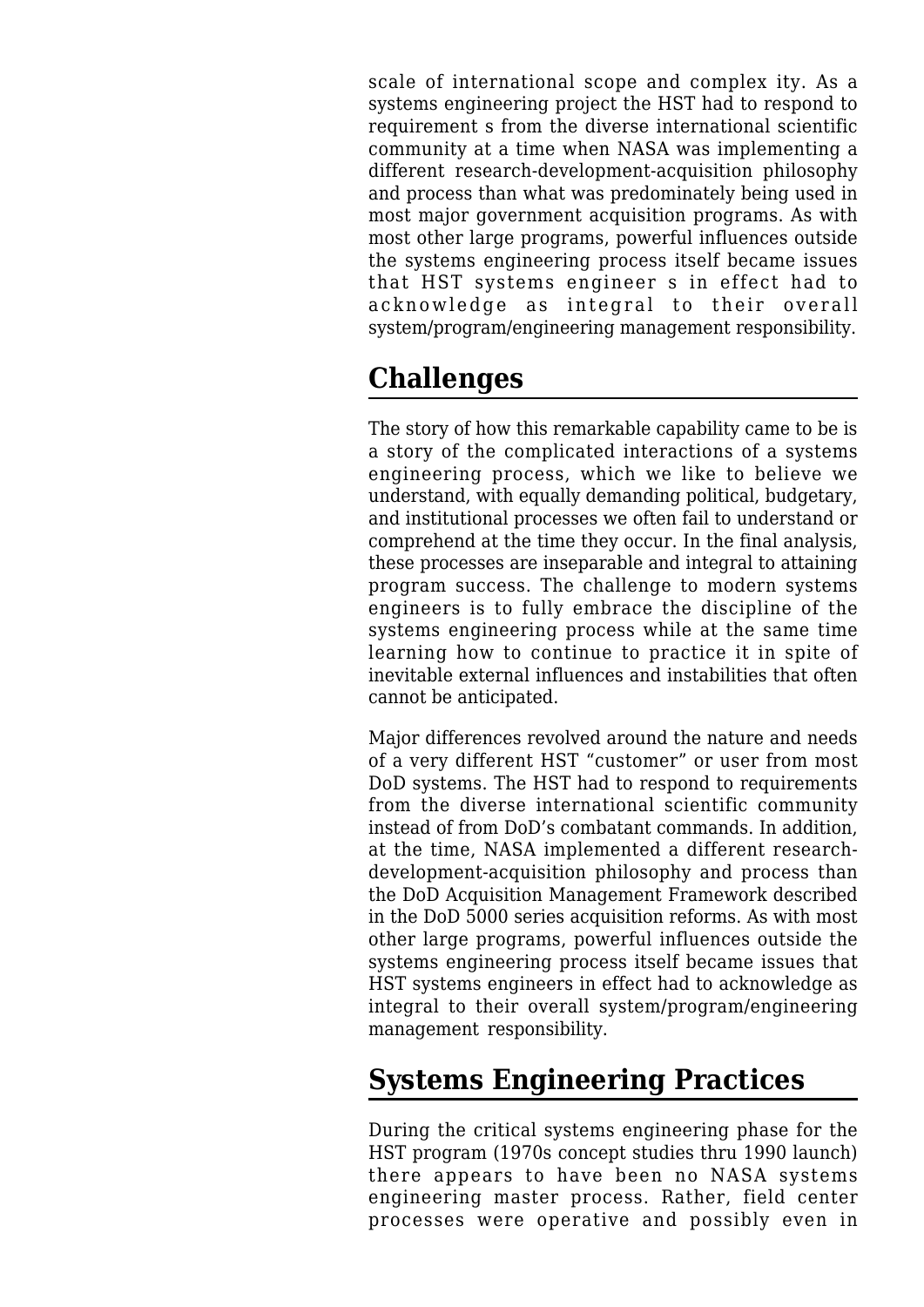competition, as centers (especially Marshall and Goddard for HST) were in keen competition for lead management roles and responsibilities. We will see the systems engineering and program management impacts of this competition as it played out for HST, with the science mission objectives and instrumentation payloads being the motivation for Goddard vs. the vehicle/payload access to space motivation of Marshall. In the final analysis, the roles of the major contractors in engineering the system with uneven NASA participation over the system life cycle had a telling effect.

## **Lessons Learned**

Five learning principles (LPs) were derived that address the more broadly applicable areas of systems engineering knowledge. These five LPs inform the areas of the SEBoK that are most strongly related to the case study. The five areas are:

- stakeholder requirements definition (LP1);
- **planning (pre-program trade studies) (LP2):**
- system integration (LP3);
- Ife cycle model management (LP4); and
- risk management (LP5).

A synopsis of the HST Learning Principles (LPs) are as follows:

**Stakeholder Requirements Definition** LP1: Early and full participation by the customer/user throughout the program is essential to success. In the early stages of the HST program, the mechanism for involving the customer was not well defined. The user community was initially polarized and not effectively engaged in program definition and advocacy. This eventually changed for the better, albeit driven heavily by external political and related national program initiatives. Ultimately, institutionalization of the user's process for involvement ensured powerful representation and a fundamental stake and role in both establishing and managing program requirements. Over time, the effectiveness of "The Institute" led to equally effective user involvement in the deployment and on-orbit operations of the system as well.

**Planning** LP 2: The use of Pre-Program Trade Studies (e.g. "Phased Studies" or "Phased Project Planning") to broadly explore technical concepts and alternatives is essential and provides for a healthy variety of inputs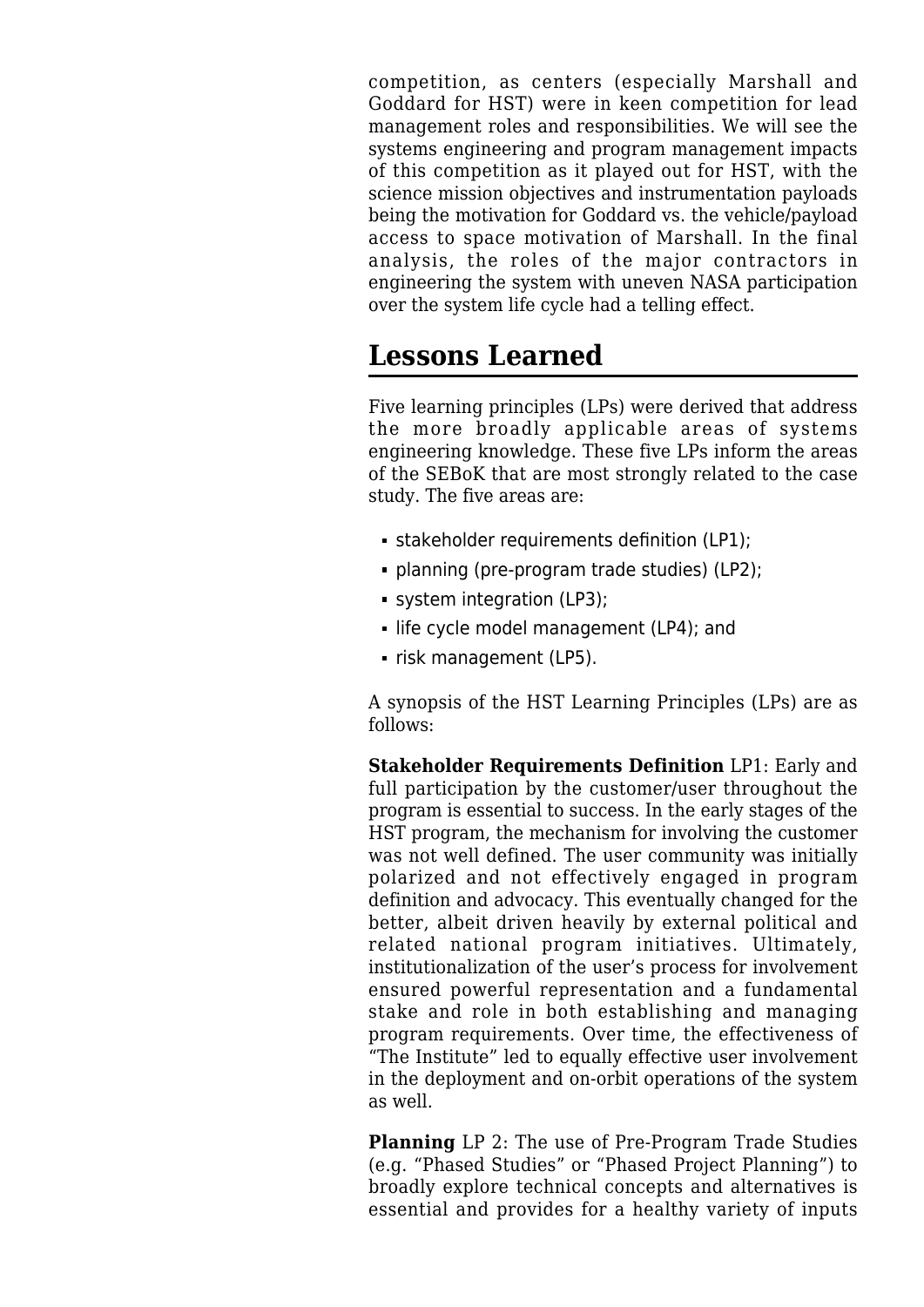from a variety of contractors and government (NASA) centers. These activities cover a range of feasibility, conceptual, alternative and preliminary design trades, with cost initially a minor (later a major) factor. In the case of HST, several NASA Headquarters and Center organizations funded these studies and sponsored technical workshops for HST concepts. This approach can promote healthy or unhealthy competition, especially when roles and responsibilities within and between the participating management centers have not yet been decided and competing external organizations use these studies to further both technical and political agendas. NASA Center roles and missions can also be at stake depending on political and or budgetary realities. The systems engineering challenge at this stage is to "keep it technical, stupid!"

**Systems Integration** LP 3: A high degree of systems integration to assemble, test, deploy, and operate the system is essential to success and must be identified as a fundamental program resource need as part of the program baseline. For HST, the early wedding of the program to the Shuttle, prior NASA and NASA contractor experience with similarly complex programs, such as Apollo, and the early requirement for manned, on-orbit servicing made it hard not to recognize this was a big systems engineering integration challenge. Nonetheless, collaboration between government engineers, contractor engineers, as well as customers, must be well defined and exercised early on to overcome inevitable integration challenges and unforeseen events.

**Life Cycle Models** LP 4: Life Cycle Support planning and execution must be integral from day one, including concept and design phases. The results will speak for themselves. Programs structured with real life cycle performance as a design driver will be capable of performing in-service better, and will be capable of dealing with unforeseen events (even usage in unanticipated missions). HST probably represents a benchmark for building in system sustainment (reliability, maintainability, provision for technology upgrade, built-in redundancy, etc.), while providing for human execution of functions (planned and unplanned) critical to servicing missions. With four successful service missions complete, including one initially not planned (the primary mirror repair), the benefits of design-for-sustainment, or life cycle support, throughout all phases of the program become quite evident. Without this design approach, it is unlikely that the unanticipated, unplanned mirror repair could even have been attempted, let alone been totally successful.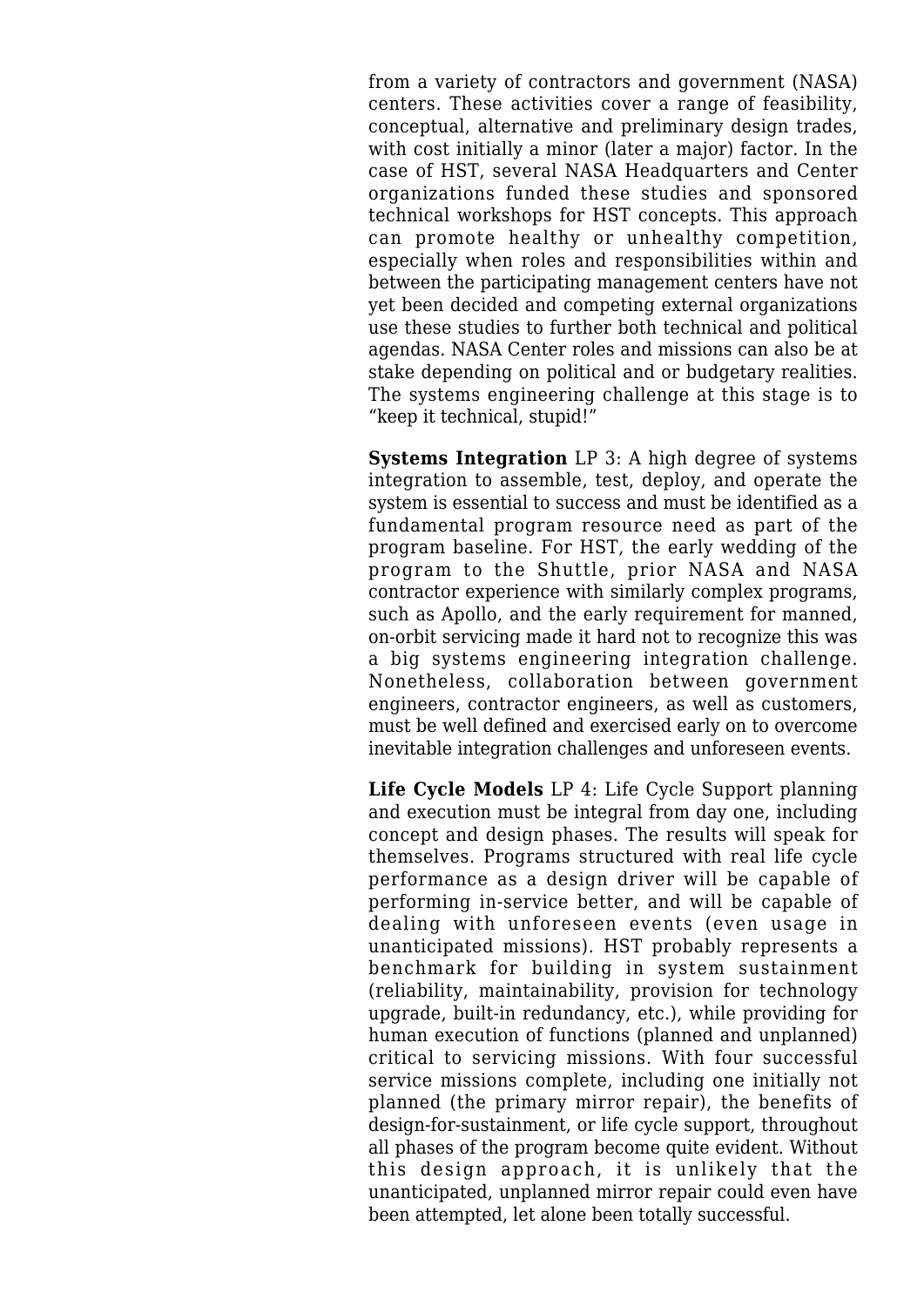**Risk Management** LP 5: For complex programs, the number of stakeholders (government and contractor) demands that the program be structured to cope with high risk factors in many management and technical areas simultaneously. The HST program relied heavily on the contractors (especially Lockheed Missiles and Space Company (LMSC) and Perkin-Elmer (P-E)), each of which "owned" very significant and unique program risk areas. In the critical area of optical systems, NASA depended on LMSC as the overall integrator to manage risk in an area where P-E was clearly the technical expert. Accordingly, NASA relied on LMSC and LMSC relied on P-E with insufficient checks, oversight, and independence of the quality assurance function throughout. While most other risk areas were no doubt managed effectively, lapses here led directly to the HST's going to orbit with the primary mirror defect undetected, in spite of substantial evidence that could have been used to prevent this.

## **References**

## **Works Cited**

Friedman, G.R. and A.P. Sage. 2003. *Systems Engineering Concepts: Illustration Through Case Studies.* Accessed September 2011. Available at: [http://www.afit.edu/cse/docs/Friedman-Sage%20Framew](http://www.afit.edu/cse/docs/Friedman-Sage%20Framework.pdf) [ork.pdf.](http://www.afit.edu/cse/docs/Friedman-Sage%20Framework.pdf)

Friedman, G. and A. Sage. 2004. "Case Studies of Systems Engineering and Management in Systems Acquisition." *Systems Engineering.* 7(1): 84-96.

Mattice, J. "[Hubble Space Telescope Case Study](http://sebokwiki.org/wiki/Hubble_Space_Telescope_Case_Study_(reference))." Ft. Belvoir, VA: Defense Acquisition University (DAU). Last modified May 2, 2005. Accessed November 27, 2012. Available at [https://acc.dau.mil/adl/en-US/37600/file/9105/Hubble%2](https://acc.dau.mil/adl/en-US/37600/file/9105/Hubble%20Space%20Telescope%20SE%20Case%20Study%20-%20JJ%20Mattice.pdf) [0Space%20Telescope%20SE%20Case%20Study%20-](https://acc.dau.mil/adl/en-US/37600/file/9105/Hubble%20Space%20Telescope%20SE%20Case%20Study%20-%20JJ%20Mattice.pdf) [%20JJ%20Mattice.pdf](https://acc.dau.mil/adl/en-US/37600/file/9105/Hubble%20Space%20Telescope%20SE%20Case%20Study%20-%20JJ%20Mattice.pdf).

### **Primary References**

None.

### **Additional References**

None.